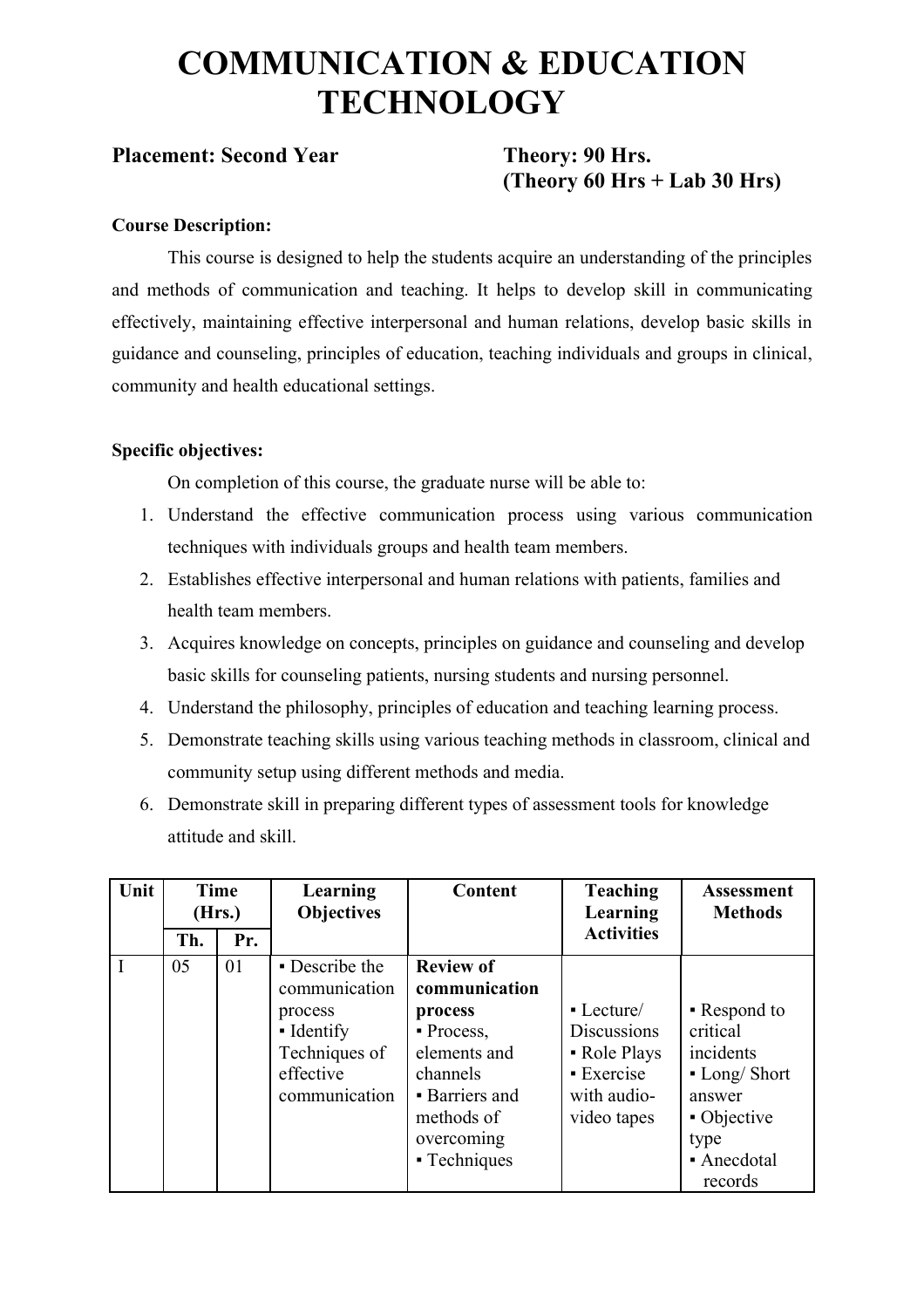| Unit         | <b>Time</b><br>(Hrs.) |     | Learning                                                                                                     | Content                                                                                                                                                                                                                                                                                                                                                                                                                                                                                                        | <b>Teaching</b>                                                                                                        | <b>Assessment</b><br><b>Methods</b>                                                                                                     |  |
|--------------|-----------------------|-----|--------------------------------------------------------------------------------------------------------------|----------------------------------------------------------------------------------------------------------------------------------------------------------------------------------------------------------------------------------------------------------------------------------------------------------------------------------------------------------------------------------------------------------------------------------------------------------------------------------------------------------------|------------------------------------------------------------------------------------------------------------------------|-----------------------------------------------------------------------------------------------------------------------------------------|--|
|              | Th.                   | Pr. | <b>Objectives</b>                                                                                            |                                                                                                                                                                                                                                                                                                                                                                                                                                                                                                                | Learning<br><b>Activities</b>                                                                                          |                                                                                                                                         |  |
| $\mathbf{I}$ | 05                    | $-$ | Establish<br>Effective<br>Inter-<br>personal<br>relations<br>with<br>patients,<br>families and<br>co-workers | Interpersonal<br>relations<br>- Purpose and types<br>Phases<br>$\blacksquare$<br><b>Barriers</b> to<br>interpersonal relations<br>• Methods of<br>overcoming barriers<br>· Johari Window                                                                                                                                                                                                                                                                                                                       | • Lecture<br>/discussions<br>• Sociometry<br>Group Games<br>• Psychometric<br>exercises<br>followed by<br>discussions  | $-Long/$<br>Short<br>answers<br>• Objective<br>type                                                                                     |  |
| III          | 05                    | 01  | Develop<br>effective<br>Human<br>relations<br>In context<br>of nursing                                       | <b>Human Relations</b><br>• Understanding self<br>· social behavior Social<br>attitudes<br>· Individual and Group<br>& Groups and<br>individual<br>• Human relations in<br>context of nursing<br>Group Dynamics<br>- Team Work                                                                                                                                                                                                                                                                                 | • Lecture /<br>discussions<br>Group Games<br>· Psychometric<br>exercises<br>followed by<br>discussions                 | $-Long/$<br>short<br>answers<br>• Objective<br>type<br>• respond to<br>test based on<br>critical<br>incidents<br>• Anecdotal<br>records |  |
| IV           | 10                    | 05  | Develop<br>basic skills<br>of<br>counseling<br>and<br>guidance                                               | <b>Guidance and</b><br>counseling<br>• Definition, meaning,<br>purpose, scope & need.<br><b>Basic Principles</b><br>- Areas of counseling<br>• Organization of<br>counseling services<br>• Approaches to<br>counseling<br>• Attributes and skills<br>of counselor<br>• Issues for counseling<br>in nursing students and<br>nursing personnel<br>- Counseling process<br>steps & techniques<br>• Tools for collecting<br>information<br>• Problem solving<br>approaches<br>Management of crisis<br>and referral | • Lecture /<br>discussions<br>• Role play on<br>counseling in<br>different<br>situations<br>followed by<br>discussions | Long/ short<br>answers<br>• Objective<br>type<br>Assess<br>performance<br>in role play<br>situations                                    |  |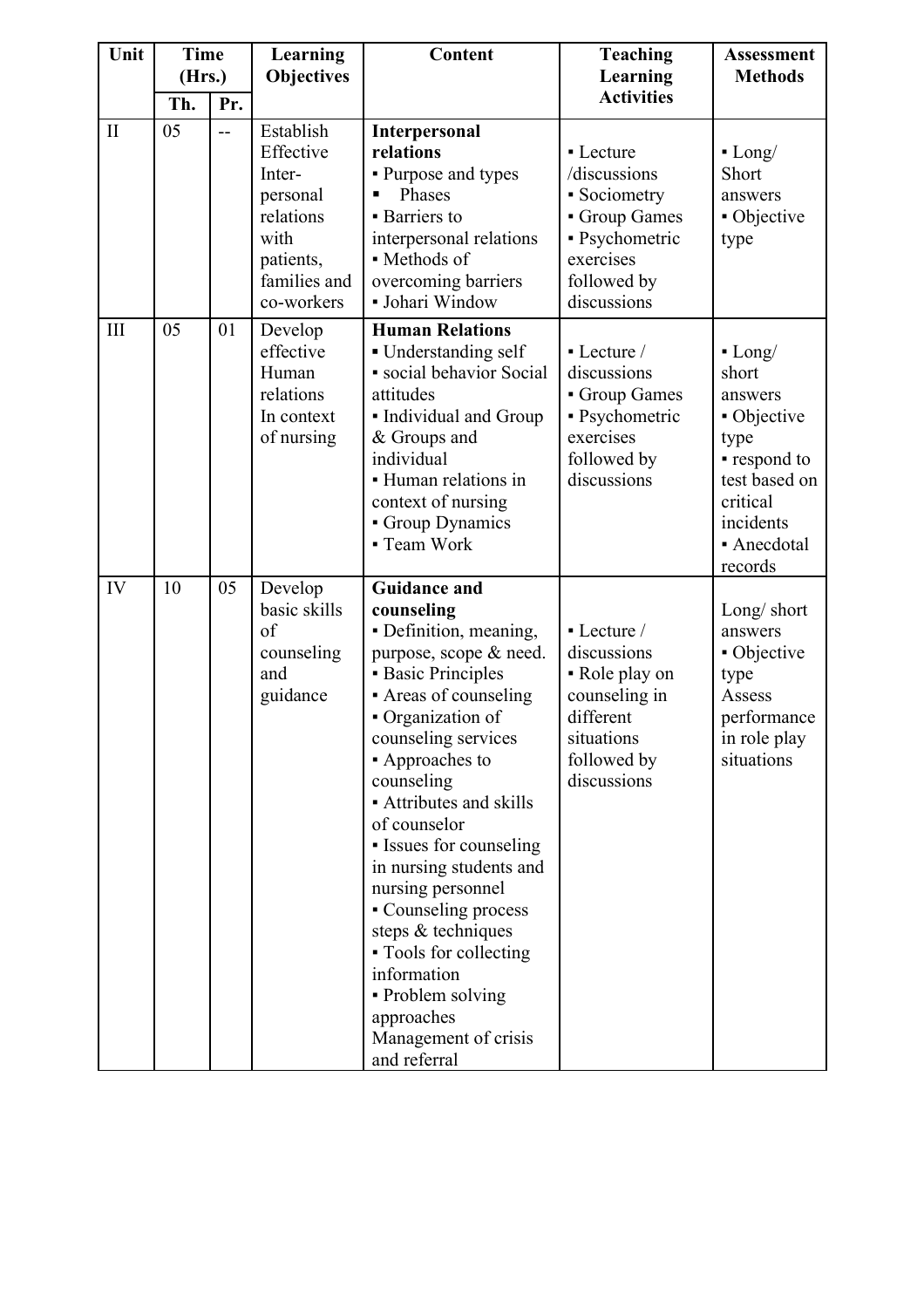| Unit         | <b>Time</b> |     | (Hrs.)                                                                                                                                 |                                                                                                                                                                                                                                                                                                                                                                                                                                                                                                                                                                                                          | <b>Learning</b>                                                                                                              | Content                                                                                                                | <b>Teaching</b> | <b>Assessment</b><br><b>Methods</b> |
|--------------|-------------|-----|----------------------------------------------------------------------------------------------------------------------------------------|----------------------------------------------------------------------------------------------------------------------------------------------------------------------------------------------------------------------------------------------------------------------------------------------------------------------------------------------------------------------------------------------------------------------------------------------------------------------------------------------------------------------------------------------------------------------------------------------------------|------------------------------------------------------------------------------------------------------------------------------|------------------------------------------------------------------------------------------------------------------------|-----------------|-------------------------------------|
|              | Th.         | Pr. | <b>Objectives</b>                                                                                                                      |                                                                                                                                                                                                                                                                                                                                                                                                                                                                                                                                                                                                          | Learning<br><b>Activities</b>                                                                                                |                                                                                                                        |                 |                                     |
| $\mathbf{V}$ | 10          | 08  | - Describe<br>the<br>Philosophy<br>and<br>principles<br>of<br>education<br>- Explain<br>teaching<br>learning<br>process                | <b>Principles of Education</b><br>& Teaching Learning<br><b>Process</b><br>• Education: meaning<br>philosophy aims,<br>functions, & principles<br>$\blacksquare$ Nature & characteristics<br>of learning<br>• Principles and maxims of<br>learning<br>• Domains of objectives $\&$<br>formulation of general and<br>specific objective<br>- Lesson planning<br>Classroom                                                                                                                                                                                                                                 | • Lecture /<br>discussion<br><b>Exercise</b><br>on writing<br>objectives<br>- Prepare<br>lessons plan<br>• Micro<br>teaching | $-Long/$<br>Short<br>answers<br>• Objective<br>type<br><b>Assess</b><br>lesson plans<br>Assess<br>teaching<br>sessions |                 |                                     |
| VI           | 10          | 05  | Demonstrat<br>e teaching<br>skills in<br>various<br>teaching<br>methods in<br>clinical,<br>classroom<br>$\&$<br>community<br>settings. | management<br><b>Methods Of Teaching:</b><br>- Lecture, demonstration<br>• Group discussions,<br>Seminar, Symposium,<br>panel discussion, role<br>play.<br>• Project method field trip,<br>workshop, exhibition<br>- Computer assisted<br>learning programmed<br>instructions<br>• Micro-teaching,<br>Evidence based learning<br>• Self instructional<br>module, simulation etc.<br><b>Clinical Teaching</b><br><b>Methods:</b><br>· Bedside Clinics, Case<br>Method,<br>Nursing rounds, morning<br>& afternoon reports<br>- Conferences:<br>Individual & group,<br>- Field visits, process<br>recording | • Lecture<br>discussions<br>Conduct 5<br>teaching<br>sessions<br>using<br>different<br>methods<br>and media                  | $-Long/$<br>Short<br>answers<br>• Objective<br>type<br><b>Assess</b><br>teaching<br>Sessions.                          |                 |                                     |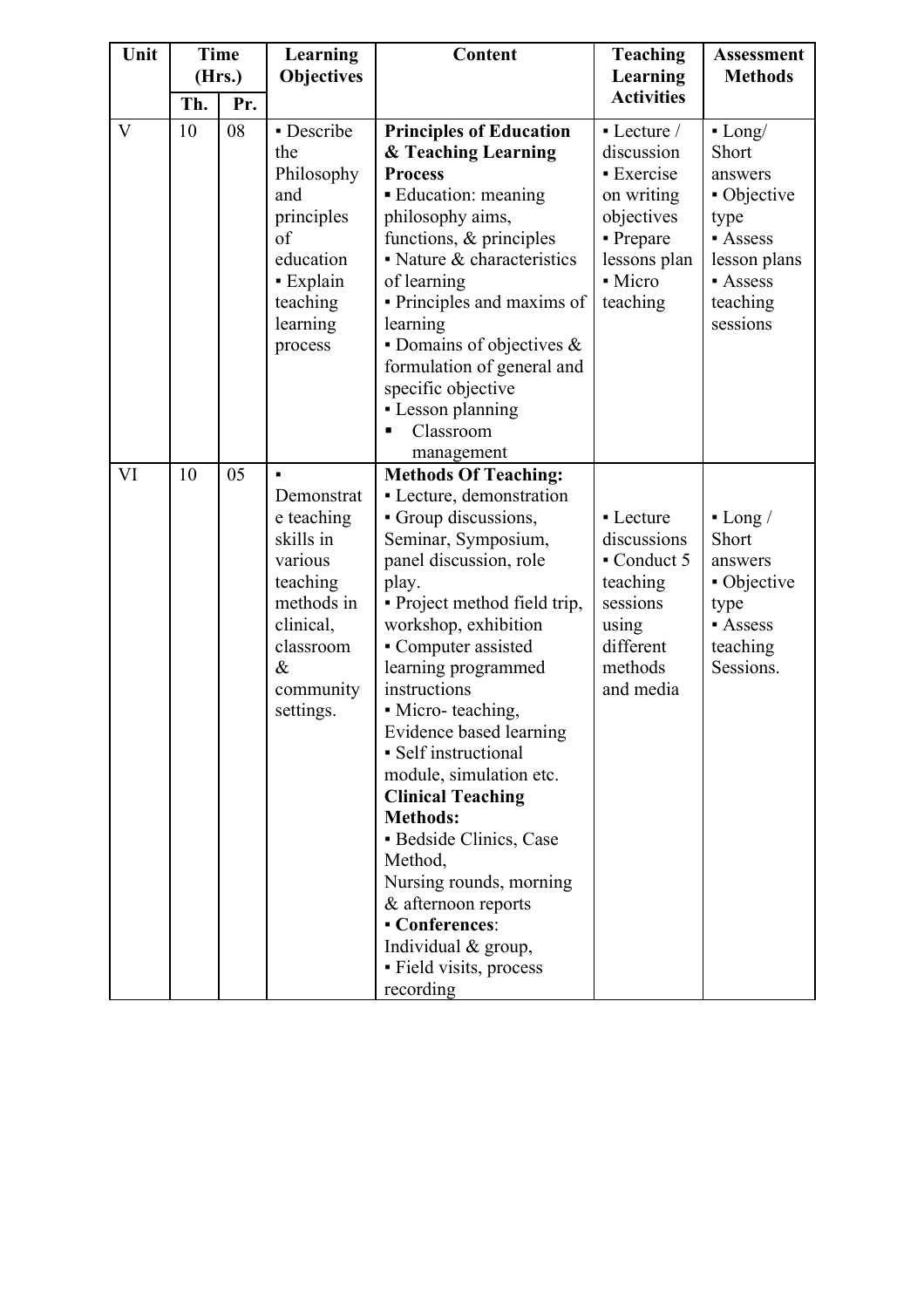| Unit       | Time (Hrs) |     | Learning          | Content                              | <b>Teaching</b>          | <b>Assessment</b> |
|------------|------------|-----|-------------------|--------------------------------------|--------------------------|-------------------|
|            | Th.        | Pr. | <b>Objectives</b> |                                      | Learning                 | <b>Methods</b>    |
|            |            |     |                   |                                      | <b>Activities</b>        |                   |
| <b>VII</b> | 05         | 05  | • Prepare         | <b>Educational</b>                   |                          |                   |
|            |            |     | and use           | Media                                |                          |                   |
|            |            |     | different         | • Purpose and                        | • Lecture                | $-Long/$          |
|            |            |     | types of          | types of Audio $-$                   | discussion               | Short answer      |
|            |            |     | educational       | visual and                           | -Demonstra-              | • Objective       |
|            |            |     | media             | principles and                       | tion                     | type              |
|            |            |     | effectively       | sources etc.                         | • Prepare                | Assess the        |
|            |            |     |                   | <b>Graphic Aids:</b>                 | different                | teaching          |
|            |            |     |                   | Chalk board,                         | teaching aids            | aids prepared     |
|            |            |     |                   | Charts graph poster                  | projected and            |                   |
|            |            |     |                   | • Flash cards,                       | non-                     |                   |
|            |            |     |                   | flannel Graph,                       | projected                |                   |
|            |            |     |                   | Bulletin Board,                      |                          |                   |
|            |            |     |                   | Cartoon                              | $\blacksquare$ Prepare a |                   |
|            |            |     |                   | - Three                              | programme                |                   |
|            |            |     |                   | <b>Dimensional</b>                   | for the given            |                   |
|            |            |     |                   | Aids:                                | topic                    |                   |
|            |            |     |                   | Objects,                             | • Visit to dept<br>of    |                   |
|            |            |     |                   | specimens, models,                   | communicati              |                   |
|            |            |     |                   | & puppets.<br><b>- Printed Aids:</b> | on, &                    |                   |
|            |            |     |                   | Pamphlets &                          | educational              |                   |
|            |            |     |                   | leaflets.                            | technology               |                   |
|            |            |     |                   | - Projected Aids:                    |                          |                   |
|            |            |     |                   | Slides overhead                      |                          |                   |
|            |            |     |                   | projector                            |                          |                   |
|            |            |     |                   | transparency                         |                          |                   |
|            |            |     |                   | preparation                          |                          |                   |
|            |            |     |                   | - Films, T.V. VCR                    |                          |                   |
|            |            |     |                   | / VCD                                |                          |                   |
|            |            |     |                   | $\blacksquare$ Camera,               |                          |                   |
|            |            |     |                   | Microscope, LCD,                     |                          |                   |
|            |            |     |                   | <b>DVD</b>                           |                          |                   |
|            |            |     |                   | <b>- Audio Aids:</b>                 |                          |                   |
|            |            |     |                   | Tape recorder                        |                          |                   |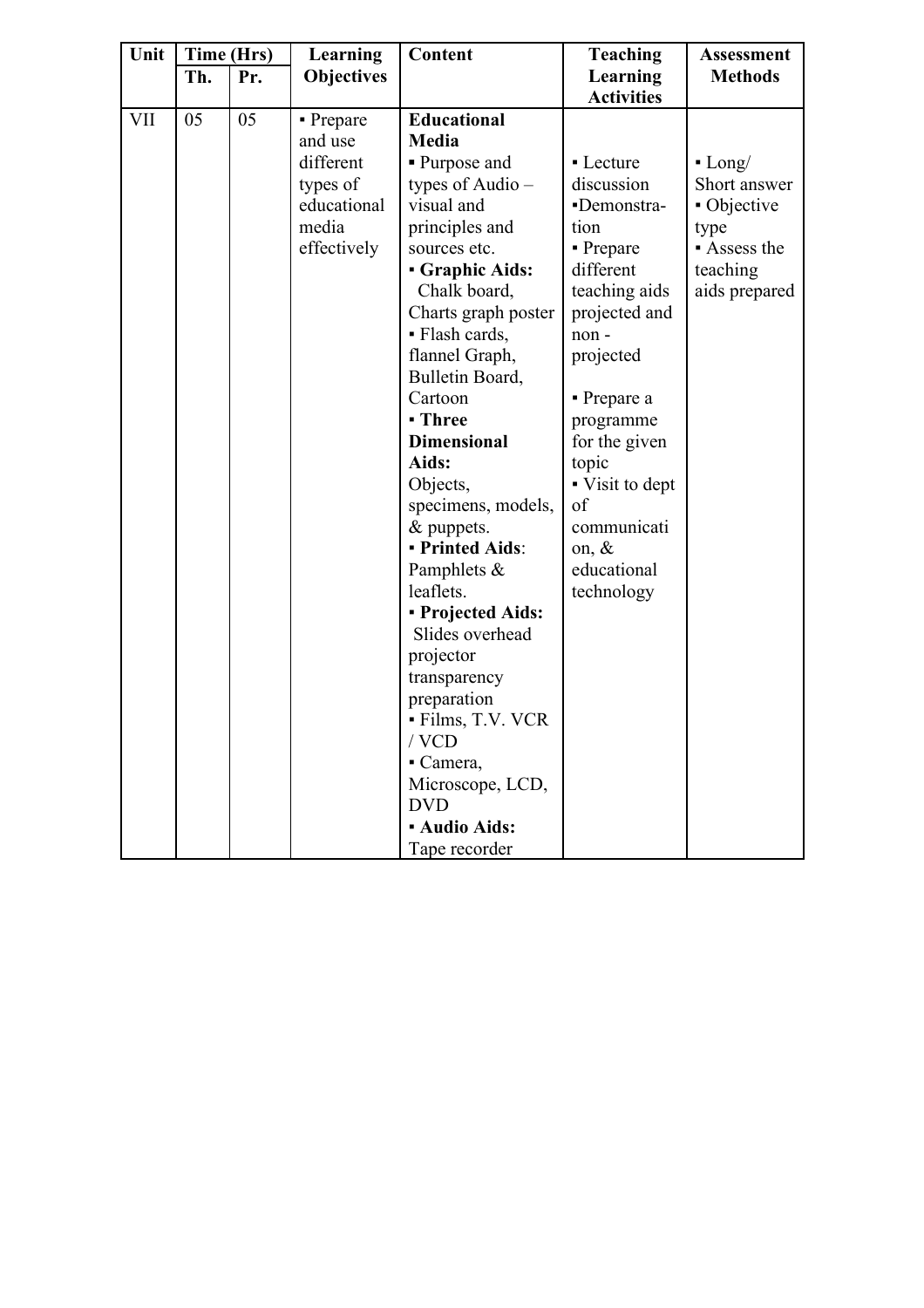| Unit        | <b>Time</b><br>(Hrs.) |     | Learning<br><b>Objectives</b>                                                                                                               | Content                                                                                                                                                                                                                                                                                                                                                                                                                                                                                              | <b>Teaching</b><br>Learning                                                                                                                                               | <b>Assessment</b><br><b>Methods</b>                                                                                                                                                                |
|-------------|-----------------------|-----|---------------------------------------------------------------------------------------------------------------------------------------------|------------------------------------------------------------------------------------------------------------------------------------------------------------------------------------------------------------------------------------------------------------------------------------------------------------------------------------------------------------------------------------------------------------------------------------------------------------------------------------------------------|---------------------------------------------------------------------------------------------------------------------------------------------------------------------------|----------------------------------------------------------------------------------------------------------------------------------------------------------------------------------------------------|
|             | Th.                   | Pr. |                                                                                                                                             |                                                                                                                                                                                                                                                                                                                                                                                                                                                                                                      | <b>Activities</b>                                                                                                                                                         |                                                                                                                                                                                                    |
| <b>VIII</b> | 05                    | 05  | - Prepare<br>different<br>types of<br>questions for<br>assessment<br>of<br>knowledge,<br>skills, and<br>attitude                            | <b>Assessment</b><br>• Purpose $&$ scope of<br>evaluation & assessment<br>- Criteria for selection of<br>assessment technique<br>and methods.<br><b>Assessment of</b><br>knowledge: Essay<br><b>Type Questions, Short</b><br>answer questions (SAQ),<br>Multiple choice<br>questions (MCQ)<br>- Assessment Of Skills<br>Observation checklist,<br>Practical exam, Viva,<br>Objective Structured,<br>Clinical examination<br>(OSCE)<br>- Assessment of<br><b>Attitudes:</b><br><b>Attitude Scales</b> | • Lecture<br>discussion<br><b>Exercise</b><br>on writing<br>different<br>types of<br>assessment<br>tools                                                                  | $-Long/$<br>Short answer<br>• Objective<br>type<br>Assess the<br>strategies<br>used in<br>practice<br>teaching<br>Assess the<br>different<br>tools,<br>prepared<br>during<br>exercise<br>sessions. |
| IX          | 05                    | $-$ | Teaching<br>$\blacksquare$<br>individual<br>s groups<br>and<br>communiti<br>es about<br>health<br>with their<br>active<br>participati<br>on | <b>Information, Education</b><br>& Communication for<br><b>Health (ICE)</b><br>Health behavior and<br>health education<br>Principles of health<br>п<br>education<br>Health education<br>п<br>with individuals,<br>groups and<br>communities<br>Methods and media<br>$\blacksquare$<br>for communicat -ing<br>health messages.<br>Using mass media<br>٠<br>Planning health<br>٠<br>education.                                                                                                         | Lecture<br>$\blacksquare$<br>discussio<br>n<br>Plan and<br>П<br>conduct<br>Health<br>educatio<br>n.<br>sessions<br>for<br>individua<br>1 group<br>and<br>communi<br>-ties | Long/<br>٠<br>Short<br>answer<br>Objective<br>Е<br>type<br>Assess<br>п<br>the<br>planning<br>&<br>conductio<br>n of the<br>education<br>-al<br>session                                             |

#### **Practicum / Lab: 30 hrs**

| $\mathbf{I}$ | Observation of critical incidents:               | 2 hours |
|--------------|--------------------------------------------------|---------|
| $\mathbf{I}$ | Role play on guidance and counseling             | 5 hours |
| Ш            | Lesson plan preparation and conduction           | 8 hours |
| IV           | Conducting teaching with using various methods   | 5 hours |
| V            | Preparation of visual aids                       | 5 hours |
| VI           | Preparation of Assessment tools (Question paper, |         |
|              | Check list and attitude skills)                  | 5 hours |
|              |                                                  |         |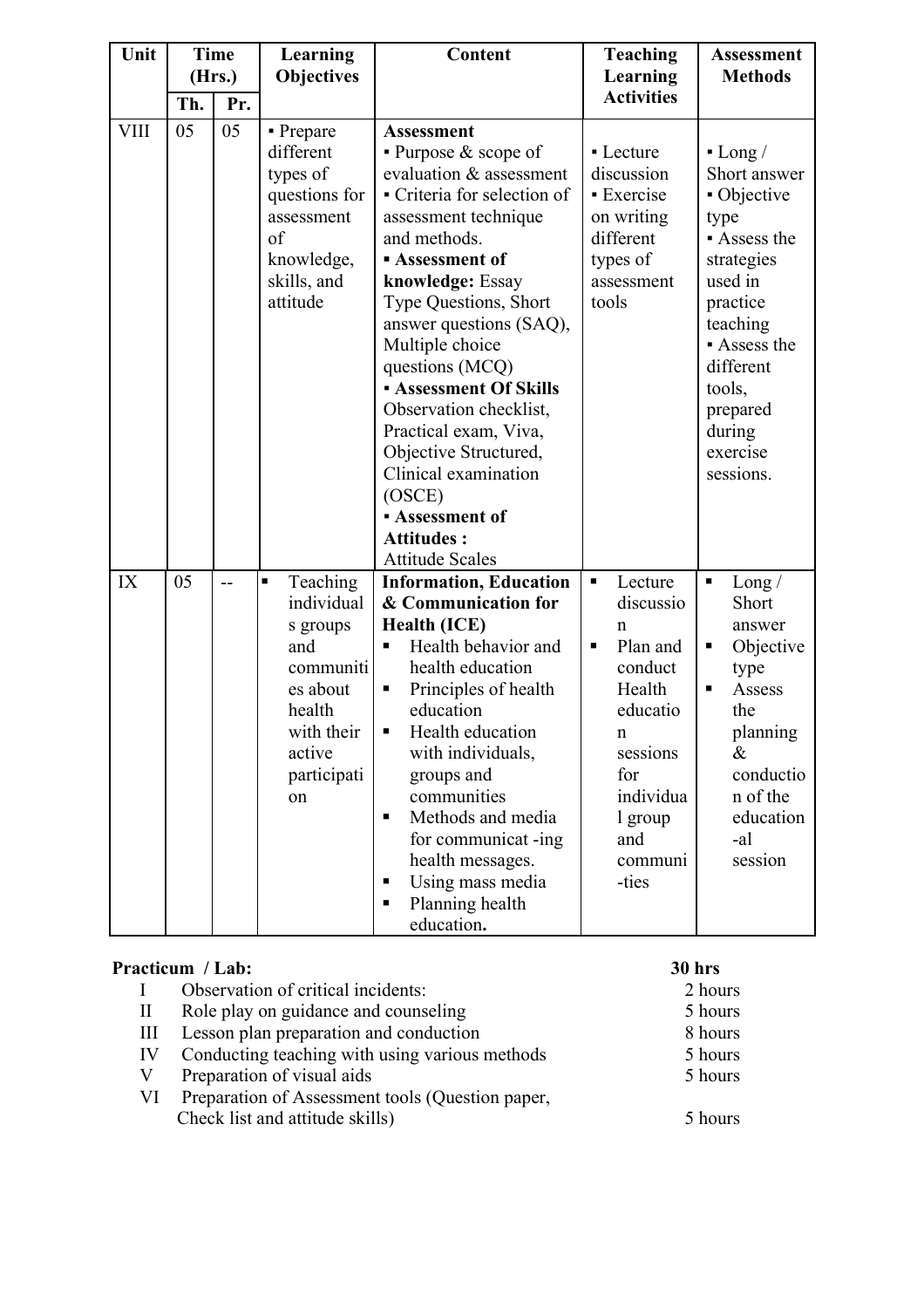#### **BIBLIOGRAPHY:**

- 1. Bhatia, Kamala & Bhatia B.D.: The Principles and Methods of Teaching: Delhi, Doaba House, 1977.
- 2. Neeraja, Nursing Education, New Delhi, Jaypee Brother, 2004.
- 3. Safaya, Raghunath & Shaida, B.D. Educational Theory & Practice, Delhi, Dhanpat Row & Sons, 1974.
- 4. Bhatia, Hans Raj Elements of Educational Psychology, Bombay, Qnent Conpman, Sthed, 1973.

#### **EVALUATION SCHEME:**

#### **INTERNAL ASSESSMENT: 25 Marks**

- A) Theory: 15 Marks
	- i) Mid-term Examination: 50 Marks
	- ii) Pre-final Examination: 75 Marks

Total: 125 Marks

(125 Marks to be converted in to 15 Marks for Internal Assessment (Theory))

B) Assignment / Practical: 10 Marks

|                             | <b>SN UNIT</b>                                                                 |                                                              | <b>Marks</b> |  |  |
|-----------------------------|--------------------------------------------------------------------------------|--------------------------------------------------------------|--------------|--|--|
|                             |                                                                                | Response to Critical Incidents using Anecdotal Record        | 10           |  |  |
| $\mathcal{D}_{\mathcal{L}}$ | III                                                                            | Response to Critical Incidents using Anecdotal Record        | 10           |  |  |
| $\mathcal{E}$               | IV                                                                             | Response to Critical Incidents using Anecdotal Record        | 10           |  |  |
| 4                           |                                                                                | Lesson Plan Preparation and Conduction of 4 Teachings        | 100          |  |  |
| $\varsigma$                 | VII                                                                            | Visual Aid Preparation                                       | 50           |  |  |
| 6                           | VIII                                                                           | Assessments of Tools-3 (Preparation of Question Paper, Check | 45           |  |  |
|                             |                                                                                | List, Attitude Scale.                                        |              |  |  |
| <b>Total</b><br>225         |                                                                                |                                                              |              |  |  |
|                             | (225 Marks to be converted in to 10 Marks for Internal Assessment (Practical)) |                                                              |              |  |  |

#### **EXTERNAL ASSESSMENT: (Theory)**

University examination: 75 Marks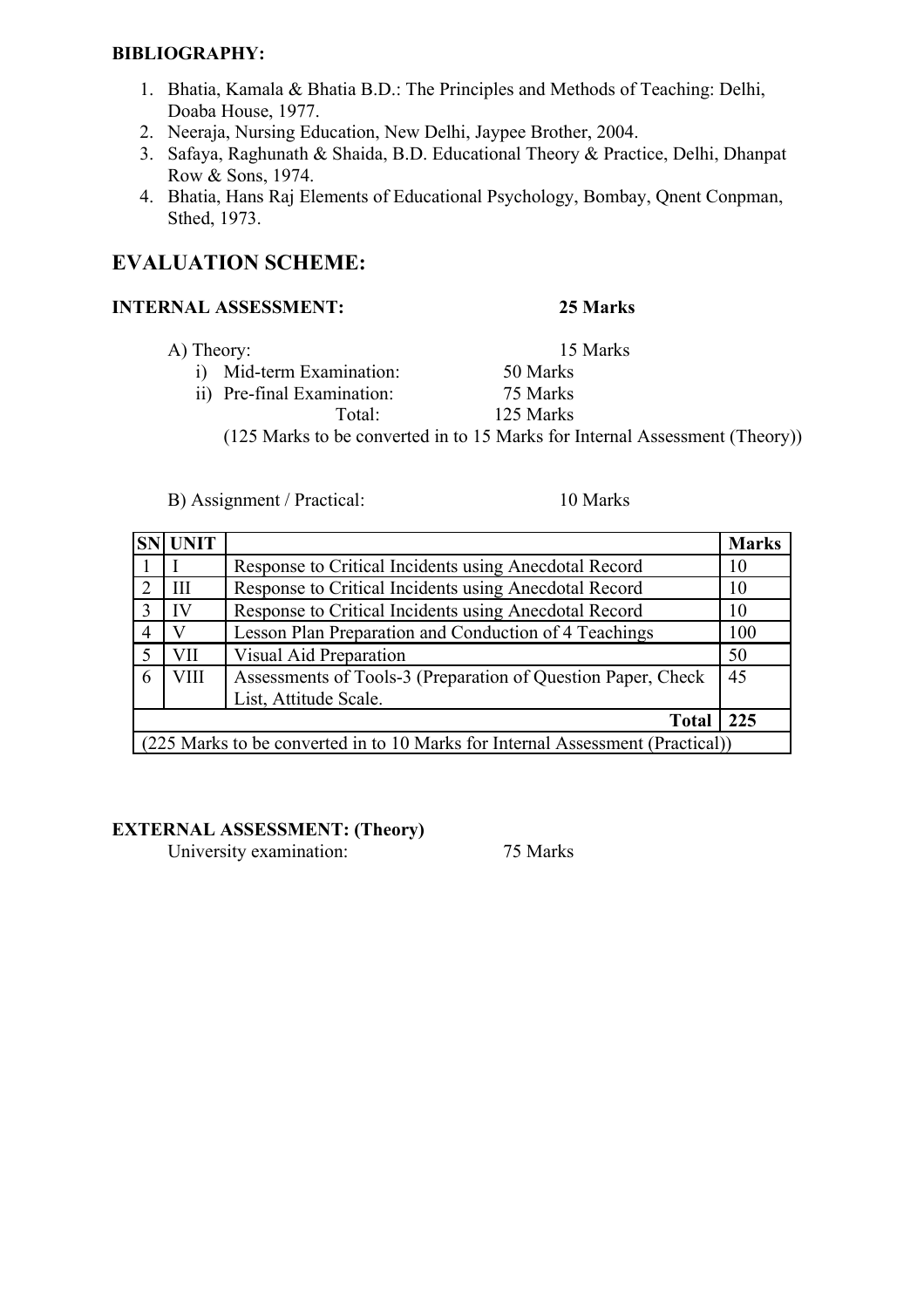## **1) Format for Anecdotal Record**

| Name of the College      | ÷.               |                    |  |
|--------------------------|------------------|--------------------|--|
| Name of Student observed | $\sim$ 14 $\sim$ |                    |  |
| Class                    |                  | Date :-            |  |
| Subject                  | ÷                | Place $\therefore$ |  |
| <b>Marks</b>             |                  |                    |  |

Objective description of the incident as occurred.

Interpretation / comments of the observer.

Sign. of the observer Date :

Note: 03 Incidents, 10 Marks each.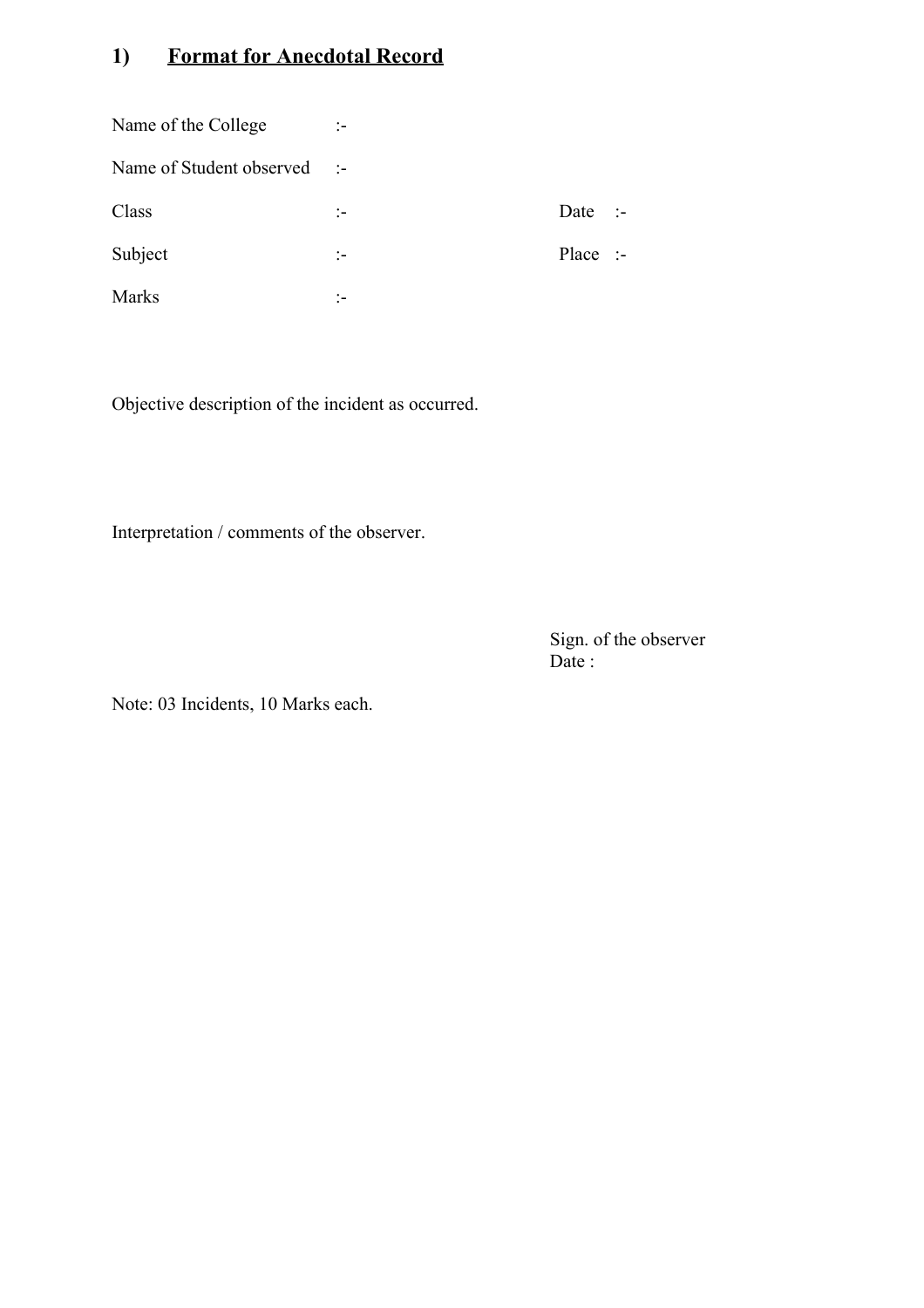## **2) Evaluation Guideline for Teaching**

| Name of the college | ÷.                          |           |
|---------------------|-----------------------------|-----------|
| Name of the student | ÷.                          |           |
| Class               | ÷.                          | $Date: -$ |
| Subject             | $\frac{1}{2}$ $\frac{1}{2}$ | Place:-   |
| Topic of lesson     |                             | Marks:25  |

| SN           | Particulars                           | Marks Allotted                   | Marks Obtained |
|--------------|---------------------------------------|----------------------------------|----------------|
| I.           | Lesson Plan.                          |                                  |                |
|              | Objective lesson plan                 | 2                                |                |
|              | Adequacy of content / Sequencing      | $\overline{2}$                   |                |
|              | <b>Bibliography</b>                   | $\overline{2}$                   |                |
| $\mathbf{I}$ | Presentations                         |                                  |                |
|              | Introduction                          | $\overline{2}$                   |                |
|              | Speech Clarity/Voice/language         | $\overline{2}$                   |                |
|              | Relevance                             | $\overline{2}$                   |                |
|              | Knowledge regarding topic             | $\overline{2}$<br>$\overline{2}$ |                |
|              | Co-relation with other subject.       | $\overline{2}$                   |                |
|              | Questioning technique                 | $\overline{2}$                   |                |
|              | Group control                         |                                  |                |
| III          | <b>AV AIDS</b>                        |                                  |                |
|              | Appropriate                           |                                  |                |
|              | Skills in use (including black board) |                                  |                |
|              | Principles observed                   |                                  |                |
| IV           | Time Coverage & Summary &             | $\overline{2}$                   |                |
|              | Assignments                           |                                  |                |
|              | Total                                 | 25 Marks                         |                |

Strengths:

Weakness:

Sign of the student's Sign of the student's<br>Date: Sign of Evaluators<br>Date: Date:

Note: Four Teachings, 25 Marks each.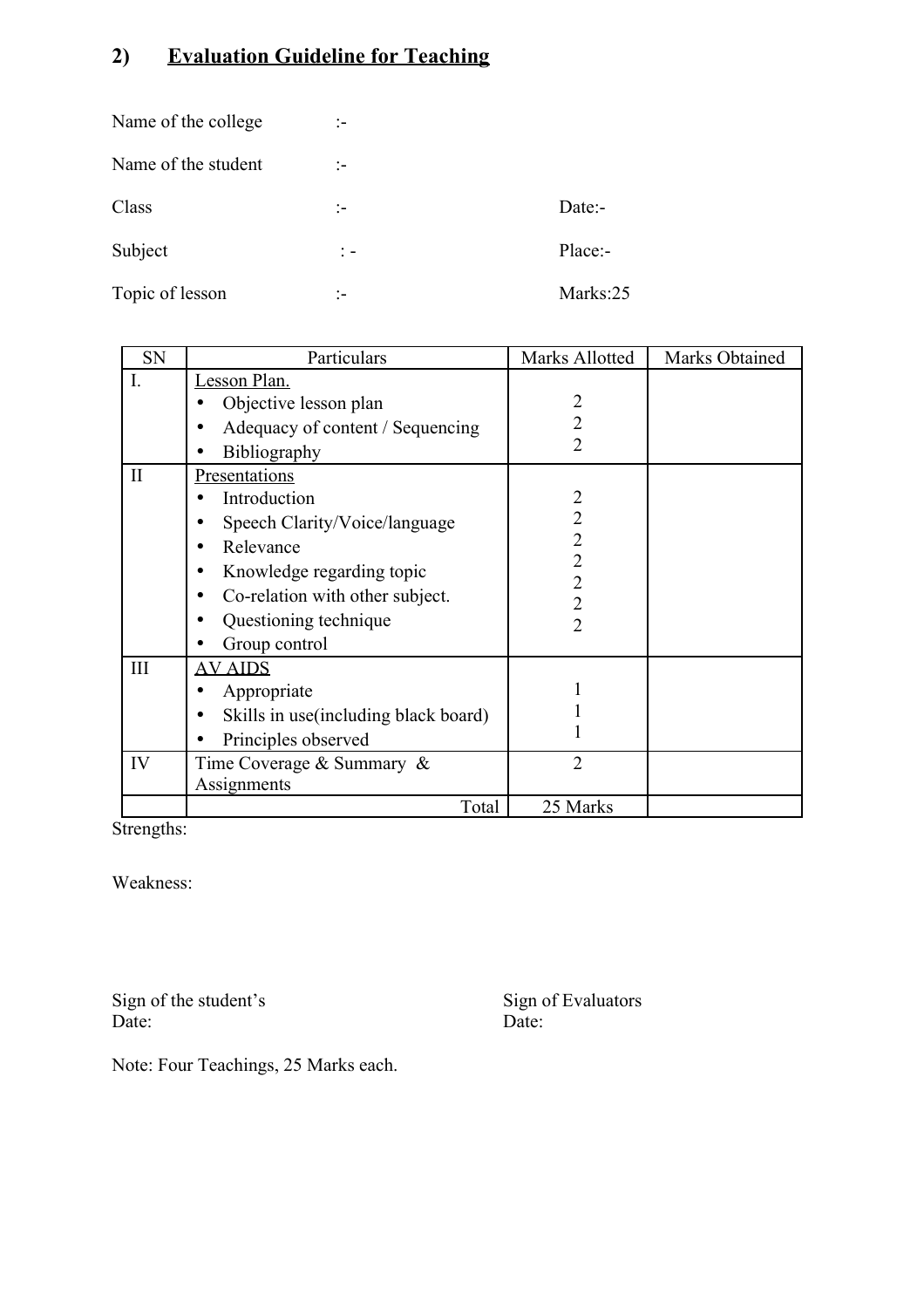## **3) Evaluation Guideline for Visual Aid Preparation**

| Name of the college | ÷. |             |
|---------------------|----|-------------|
| Name of the student | ÷. |             |
| Class               | :- | Date:-      |
| Subject             | ÷. | Place:-     |
| Name of Evaluator   | :- | Marks: $50$ |

| <b>SN</b> | Particulars                          | $\mathcal{D}_{\mathcal{L}}$ | 3 | 4 | 5 |
|-----------|--------------------------------------|-----------------------------|---|---|---|
| 01.       | Applicability to the topic.          |                             |   |   |   |
| 02        | Appropriateness.                     |                             |   |   |   |
| 03        | Self prepared/ready made.            |                             |   |   |   |
| 04        | Materials used: economical/costly    |                             |   |   |   |
| 05        | Attractive ness.                     |                             |   |   |   |
| 06        | Principles of visual aid preparation |                             |   |   |   |
| 07        | Display / visibility                 |                             |   |   |   |
| 08        | Message conveyed                     |                             |   |   |   |
| 09        | Relevance                            |                             |   |   |   |
| 10        | Effectiveness                        |                             |   |   |   |
|           | Total                                |                             |   |   |   |

Strengths:

Weakness:

Suggestions for improvement.

Sign. of evaluator Date: